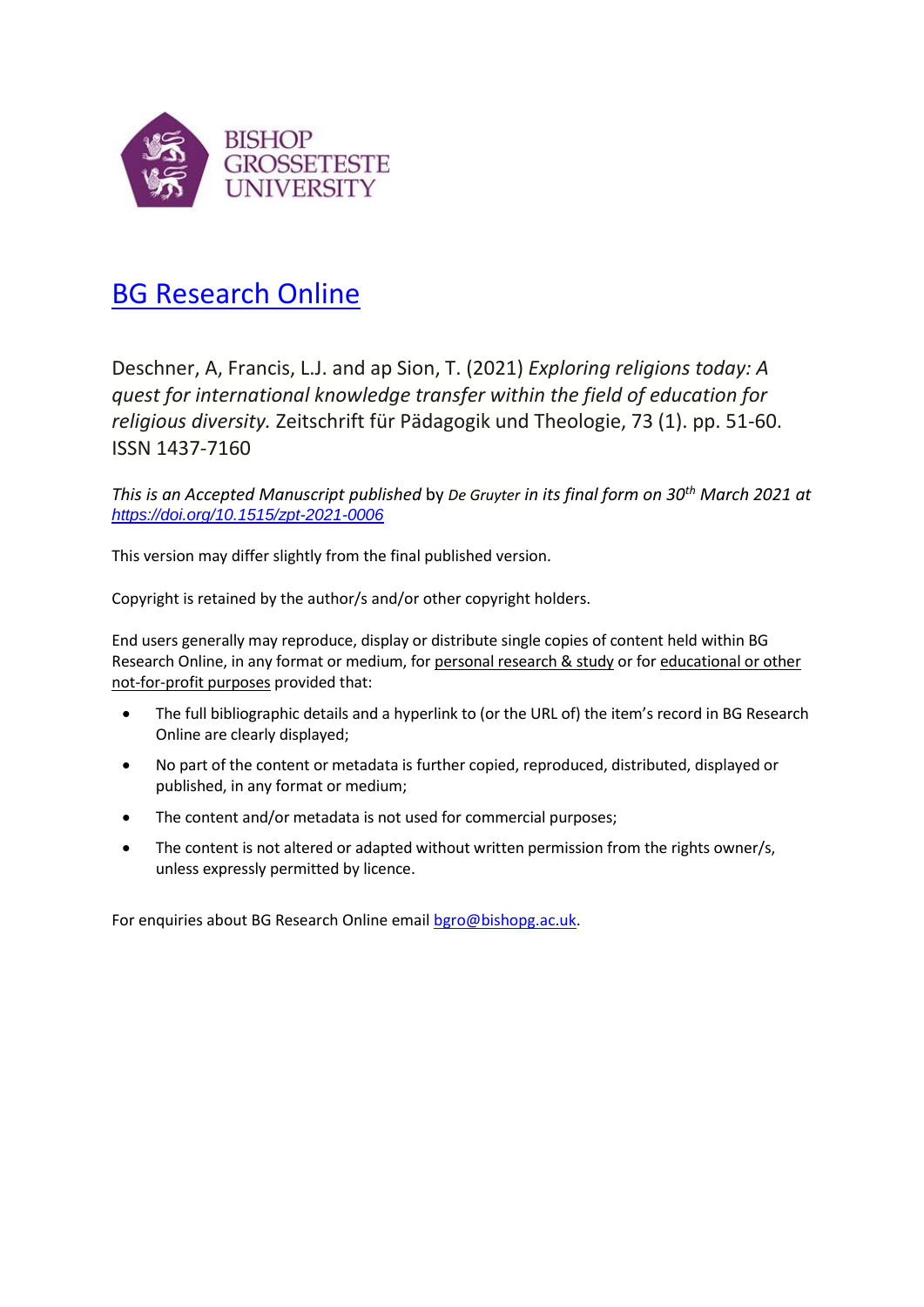Annette Deschner, Leslie J. Francis, Tania ap Siôn\*

\* Contact: Dr. Annette Deschner, Institut für Transdisziplinäre Sozialwissenschaft, University of Education Karlsruhe, Bismarckstraße 10, 76133 Karlsruhe, Germany, E-Mail: [annette.deschner@ph-karlsruhe.de](mailto:annette.deschner@ph-karlsruhe.de)

The Revd Canon Professor Leslie J Francis, Centre for Educational Development, Appraisal and Research, University of Warwick, Coventry, CV4 7AL, England (postal address Llys Onnen, Abergwyngregyn, Llanfairfechan, Gwynedd, LL33 0LD, Wales). E-Mail [leslie.francis@warwick.ac.uk](mailto:leslie.francis@warwick.ac.uk)

The Revd Dr Tania ap Siôn, Theology, Bishop Grosseteste University, Lincoln, England, LN1 3DY, UK

(postal address Gelli Wen, Llanedwen, Llanfairpwllgwyngyll, Anglesey, Wales, LL61 6EQ, UK). E-Mail [smc.taniaapsion@gmail.com](mailto:smc.taniaapsion@gmail.com)

## **Exploring religions today: A quest for international knowledge transfer within the field of education for religious diversity**

**Abstract:** The *Exploring Religions Today* collection of curriculum resources, developed to support the statutory requirements in Wales for religious education in primary schools, was influenced by the findings from a major research project that explored the attitudes of young people toward religion and toward life within religiously diverse societies. The aim of this paper is to explore the key findings that emerged from that research, to analyse the underlying pedagogical principles and to assess the transferability of these resources within the 2016 curriculum for Protestant religious education in Baden-Württemberg.

**Zusammenfassung:** *Exploring Religions Today* für den Religionsunterricht in der Primarstufe ist eine Materialsammlung entwickelt entlang des Bildungsplans und dessen rechtlichen Vorgaben für Wales. Das Material basiert auf den Ergebnissen eines Forschungsprojekts, das die Einstellungen Jugendlicher gegenüber Religion und dem Leben in religiös diversen Gesellschaften erforschte. Der Artikel untersucht die zentralen Ergebnisse des Projekts, analysiert die zugrunde liegenden pädagogischen Prinzipien und beurteilt die Übertragbarkeit auf den Baden-Württemberigschen Bildungsplan für evangelische Religionslehre.

**Keywords:** knowledge transfer, religious education, United Kingdom, Germany, religious diversity, contact hypothesis

**Schlagworte:** Wissenstransfer, Religionsunterricht, Vereinigtes Königreich, Deutschland, religiöse Diversität, Kontakthypothese

## **1. Introduction**

This paper explores the potential for knowledge transfer from the *Exploring Religions Today* collection of resources developed in Wales for Baden-Württemberg. Attention is given first to the development of the resources in Wales and then to the difference in approaches to religious education in Wales (the world religions approach) and in Baden-Württemberg (the confessional approach).

### **2. Rooted in educational research**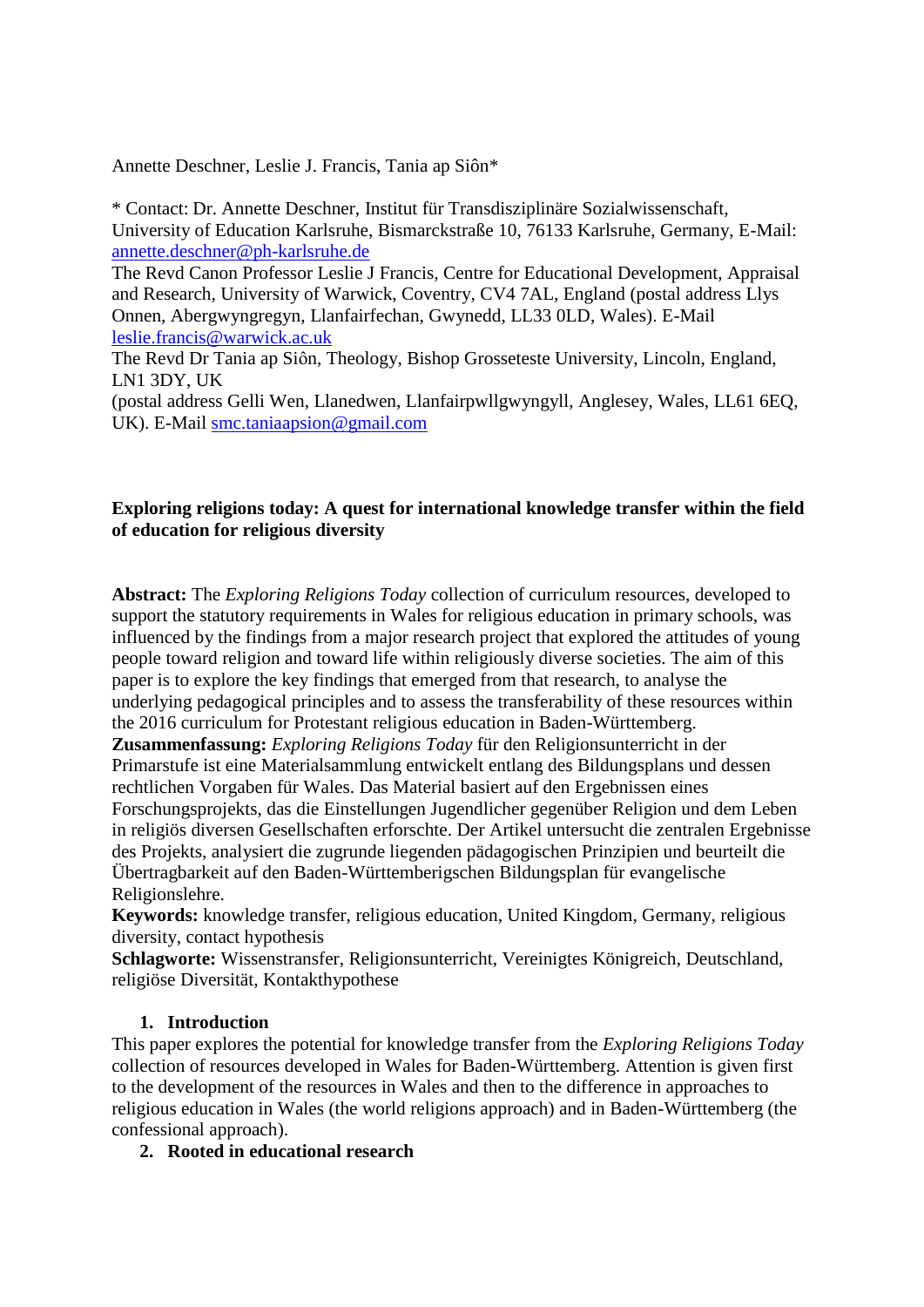The *Exploring Religions Today* collection of educational resources for early learners had its roots in the three-year Young People's Attitude to Religious Diversity Project conducted within the Warwick Religions and Education Research Unit. This was a large-scale mixed methods (qualitative and quantitative) research project investigating the attitudes of students drawn from across the United Kingdom toward religion and toward life in religiously diverse societies. <sup>1</sup> While the *Exploring Religions Today* collection of educational resources was influenced by both strands of the Young People's Attitudes to Religious Diversity Project, the quantitative strand was particularly influential.

The quantitative strand was established within the individual differences tradition in the psychology of religion and designed both to include established relevant psychometric instruments and to trial a range of well-conceived items from which other instruments could be constructed and tested, relevant both to mapping attitudes toward different aspects of religious diversity and to identifying factors that predict how these attitudes may differ from one person to another person. Among the new psychometrically-tested instruments that evolved from this project are the following: the eleven-item Attitude toward Religious Diversity Index (ARDI); the seven-item Experience of Victimisation Index (EVI); the sevenitem Scale of Anti-Muslim Attitude (SAMA); the five-item Scale of Anti-Jewish Attitude (SAJA); and the five-item Scale of Anti-Sikh Attitude (SASA). Further information about these instruments is provided by Francis.<sup>2</sup>

#### **3. The contact hypothesis**

A number of these new instruments were constructed in light of the classic 'contact hypothesis' with the aim of testing the extent to which individual differences in prejudice against and hostility toward religious groups could be explained by that hypothesis. The contact hypothesis (or intergroup contact theory) proposes that changes in belief about or attitude toward particular groups may be stimulated by direct contact with members of those groups. By bringing people from different backgrounds together and encouraging collaboration, prejudice may be reduced and more positive attitudes toward the other result. The contact hypothesis is rooted in the work of Gordon Allport. Allport<sup>3</sup> asserted that prejudice arose because of negative assumptions made about entire groups of people. He suggested that interpersonal contact between members of different groups, if undertaken in appropriate situations, could help to reduce prejudice and improve relations among groups that are experiencing conflict. To be beneficial in reducing prejudice and hostility it has been proposed that the contact situation must be characterised by positive intergroup relations, what Allport<sup>4</sup> termed the 'optimal' conditions: equal status, intergroup cooperation, common goals, and support by social and institutional authorities. An extensive critique of contact theory has been provided by Vezzali and Stathi<sup>5</sup>, and an in-depth review of research in this field provided by Lytle. 6

A number of writers have tried to clarify how contact in itself reduces prejudice. In particular, Everett<sup>7</sup> argues that effective contact works through three mechanisms: cognitive (learning about the out-group), behavioural (openness to positive contact experiences), and affective

<sup>2</sup> Leslie J. Francis, *Psychological perspectives on religious education: An individual differences approach*. Leiden (Brill) 2019, 34-42.

1

<sup>1</sup> Elisabeth Arweck (Hg.), *Young people's attitudes to religious diversity*. London (Routledge) 2017.

<sup>3</sup> Gordon W. Allport, *The nature of prejudice*. Cambridge, MA (Perseus Books) 1954.

<sup>4</sup> Ebd., 489

<sup>5</sup> Loris Vezzali/Sofia Stathi (Hg), *Intergroup contact theory: Recent developments and future directions*. Abingdon (Routledge) 2017.

 $\delta$  Ashley Lytle, Intergroup contact theory: Recent developments and future directions. In: Social Justice Research 31 (2018), 374-385.

 $<sup>7</sup>$  Jim A. C. Everett, Intergroup contact theory: past, present and future. In: The Inquisitive</sup> Mind Magazine 2 (17)/2013 (online: www.in-mind.org, viewed March 8, 2020).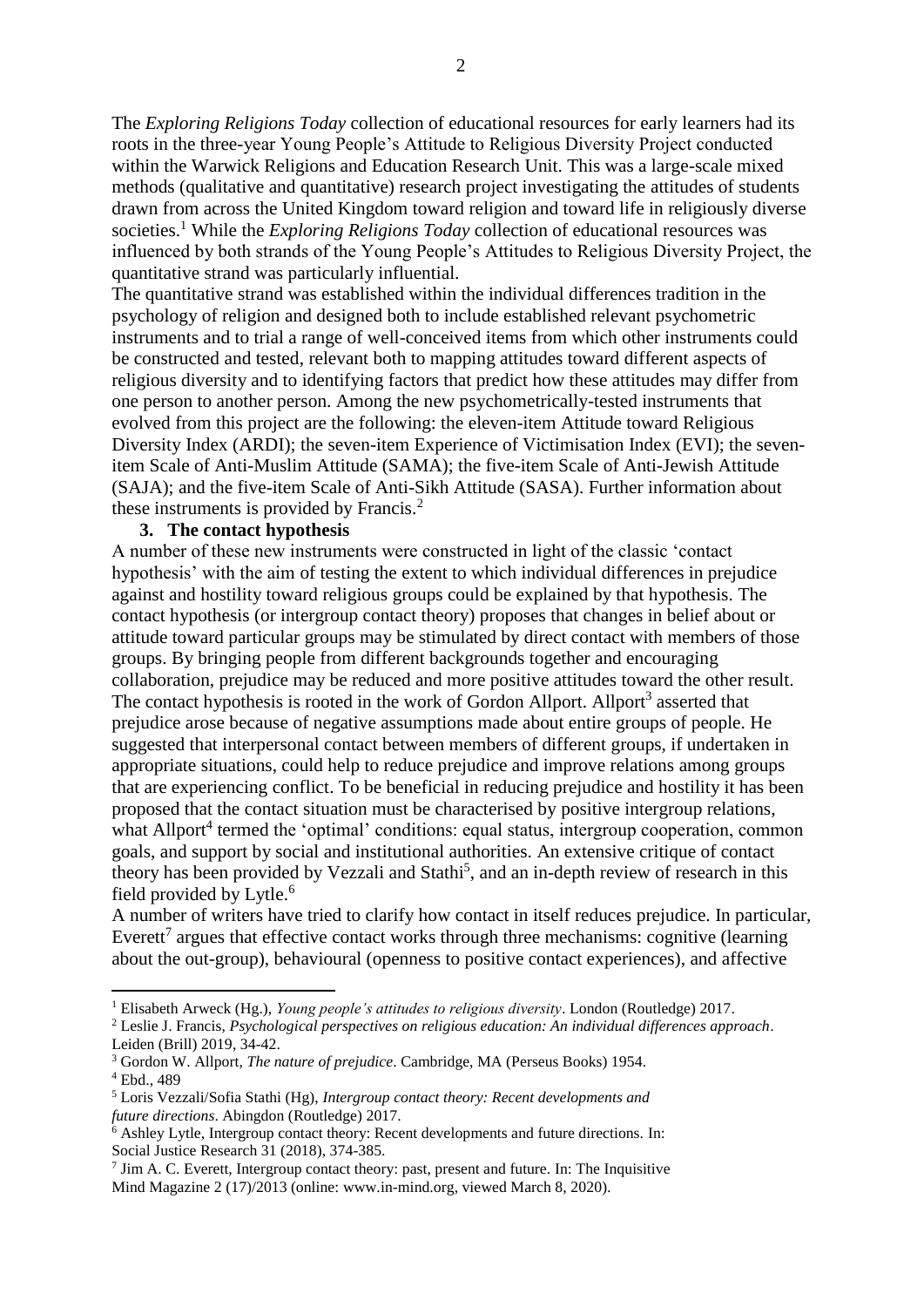(generating friendships). A number of research studies provide evidence to affirm the success of the contact theory in reducing prejudice and bringing about more positive attitudes towards others. A wide-ranging and thorough review of empirical research exploring the contact hypothesis, including surveys, experiments, and longitudinal analyses was undertaken by Pettigrew and Tropp<sup>8</sup> in their examination of over 500 studies. Taking into account different methodologies and different types of contact, they reported that increased contact resulted in small but reliable reductions in prejudice. A number of more recent studies continue to affirm a beneficial relationship between intergroup contact and more positive attitudes and reduced prejudice toward others. 9

#### **4. Exploring the evidence**

As the first step in exploring the relevance of the contact hypothesis for young people living in religiously diverse societies, Francis and McKenna<sup>10</sup> tested within their data the extent of the experience of victimisation among Muslim adolescents in the UK and the extent to which they attributed such victimisation to their religious identity, compared with other aspects of their cultural identity (including race/ethnicity, colour, and name). Francis and McKenna<sup>11</sup> analysed the response of 335 13- to 15-year-old Muslim students to the seven-item Experience of Victimisation Index, alongside a range of personal factors, psychological factors, and religious factors. Their data demonstrated that one in four Muslim students (25%) reported being bullied because of their religion. These students saw their religious identity as being a more important cause of their victimisation than their ethnicity, their colour, or their name. Male and female Muslim students were equally vulnerable to victimisation.

As the second step in exploring the contact hypothesis, Francis, McKenna, and Arweck<sup>12</sup> developed and tested an instrument to measure anti-Muslim attitude and proposed a measure of contact with Muslims in order to map the relation between these two measures. In light of the accumulated findings from the Young People's Attitude to Religious Diversity project, the pressing research question (concerning the connection between contact with Muslims and anti-Muslim attitude) was contextualised within recognising the potentially contaminating effects of school factors (schools with a religious character or schools without a religious foundation), geographical factors (England, Wales, and London), personal factors (sex and age), psychological factors (employing the Eysenckian three dimensional model of personality), and religious factors (differentiating among the three factors of self-assigned religious affiliation, religious belief, and religious practice). Francis, McKenna, and Arweck<sup>13</sup> conducted their analyses on the data provided by participants who identified their religious affiliation either as Christian or as no religion. After taking these control variables into account regression analyses supported the contact hypothesis. The young participants who counted Muslims among their friends scored significantly lower on the Scale of Anti-Muslim Attitude.

 $\overline{a}$ 

<sup>8</sup> Thomas F. Pettigrew/ Linda R. Tropp, A meta-analytic test of intergroup contact theory. In: Journal of Personality and Social Psychology 90 (2006), 751-783.

<sup>9</sup> Ann E. Wilson-Daily/Markus Kemmelmeier/Joaquín Prats, Intergroup contact versus conflict in Catalan high schools: A multilevel analysis of adolescent attitudes toward immigration and diversity. In: International Journal of Intercultural Relations 64 (2018), 12-28.

 $10$  Leslie J. Francis/Ursula McKenna, The experience of victimisation among Muslim adolescents in the UK: The effect of psychological and religious factors. In: Religions 9 (2018), 1-15, 243.  $11$  Ibid.

<sup>&</sup>lt;sup>12</sup> Leslie J. Francis/Ursula McKenna/Elisabeth Arweck, Countering anti-Muslim attitudes among Christian and religiously unaffiliated 13- to 15-year-old students in England and Wales: Testing the contact hypothesis. In: Journal of Beliefs and Values 41 (2020), 342-357.

 $13$  Ibid.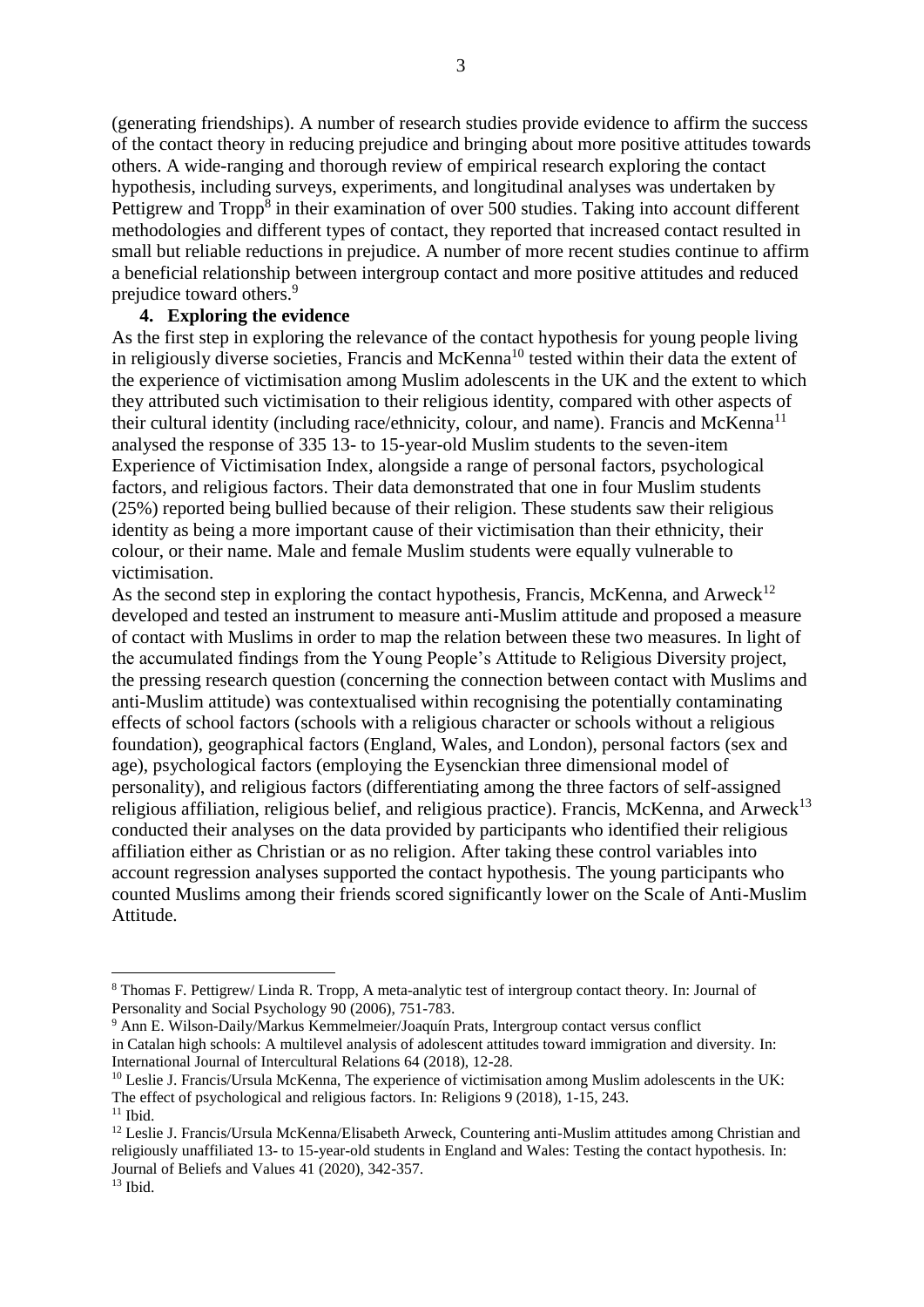Having tested the effectiveness of the contact hypothesis in their first study among Muslims, Francis and McKenna replicated the statistical modelling in respect of two other religious groups, namely Jews<sup>14</sup> and Sikhs<sup>15</sup>. These two replication studies added further support for the contact hypothesis.

#### **5. From educational research to curriculum development**

The key research finding from the three studies reported by Francis, McKenna, and Arweck<sup>16</sup> and by McKenna and Francis<sup>17</sup> is that young people who get to know Muslim peers as their friends are less likely to hold anti-Muslim attitudes, that young people who get to know Jewish peers as their friends are less likely to hold anti-Jewish attitudes, and that young people who get to know Sikh peers as their friends are less likely to hold anti-Sikh attitudes. Reflecting on these findings Francis and ap  $Si\hat{\omega}^{18}$  recognised that not all young people had equal opportunities for meeting and engaging with peers from diverse religious backgrounds, but that such experience could be generated vicariously through well-conceived educational resources. They argued that the development of open and positive attitudes towards difference underpins respect for diversity. Foundations for open and positive attitudes need to be put in place during the early years. Open and positive attitudes grow from familiarity with and contact with diverse populations (the so-called contact hypothesis). From these principles ap Siôn and Francis developed with sponsorship from the Welsh Government two curriculum series published in 2016, *Exploring Why* and *Exploring our World* for young learners. In 2019 they added a third series *Exploring World Faiths Today* for slightly older learners and in 2020 revised a series focusing on diverse Christian traditions for young learners, *Exploring Christian Special Places*. Together these four series comprise the *Exploring Religions Today* collection of curriculum resources and are on open access at: [www.st-marys-centre.org.uk.](http://www.st-marys-centre.org.uk/) These four series are designed to bring young learners (between the ages of 3 and 7) and slightly older learners (between the ages of 8 and 11) into contact with young people from a variety of faith backgrounds and Christian denominations. By identifying with the central characters of these storybooks (Aled and Siân and Rees and Sara) young learners are brought into contact with Aled and Siân's friends and slightly older learners are brought into contact with Rees and Sara's friends. Neither Aled and Siân nor Rees and Sara themselves have an explicit religious identity. Yet through their friends they are welcomed into the world of young Muslims, into the world of young Christians, into the world of young, into the world of young Hindus, into the world of young Sikhs, into the world of young Buddhists, and into Anglican, Baptist, Orthodox and Catholic churches.

At the heart of each of these four series are full-colour storybooks for learners available on open access for download or projection on a whiteboard. Each of these storybooks is accompanied by teachers' handbooks, including resource activities for teachers and learners. All materials are available in both English and Welsh.

#### **6. From Wales to Baden-Württemberg**

The programme of research testing and confirming the contact hypothesis was conducted throughout the UK, and the *Exploring Religions Today* collection of curriculum resources was developed and tested initially within Wales and then also in England and the Republic of Ireland. Our aim now is to explore the potential transferability of these curriculum resources

1

<sup>&</sup>lt;sup>14</sup> Ursula McKenna/Leslie J. Francis (under review a), Testing the contact hypothesis: The association between personal friendships and anti-Jewish attitudes among 13- to 15-year-old students in England and Wales. <sup>15</sup> Ursula McKenna/Leslie J. Francis (under review b). Testing the contact hypothesis in a post-truth era:

Personal friendships with Sikhs countering anti-Sikh attitudes?

<sup>16</sup> Arweck, *Young people's attitudes to religious diversity*.

<sup>&</sup>lt;sup>17</sup> McKenna/Francis (under review a and b)

<sup>&</sup>lt;sup>18</sup> Leslie J. Francis/Tania ap Siôn, (2019) The journey from educational research to classroom practice. (online: [www.warwick.ac.uk/fac/soc/ces/research/wreru/forschools/about/background,](http://www.warwick.ac.uk/fac/soc/ces/research/wreru/forschools/about/background) viewed March 8, 2020).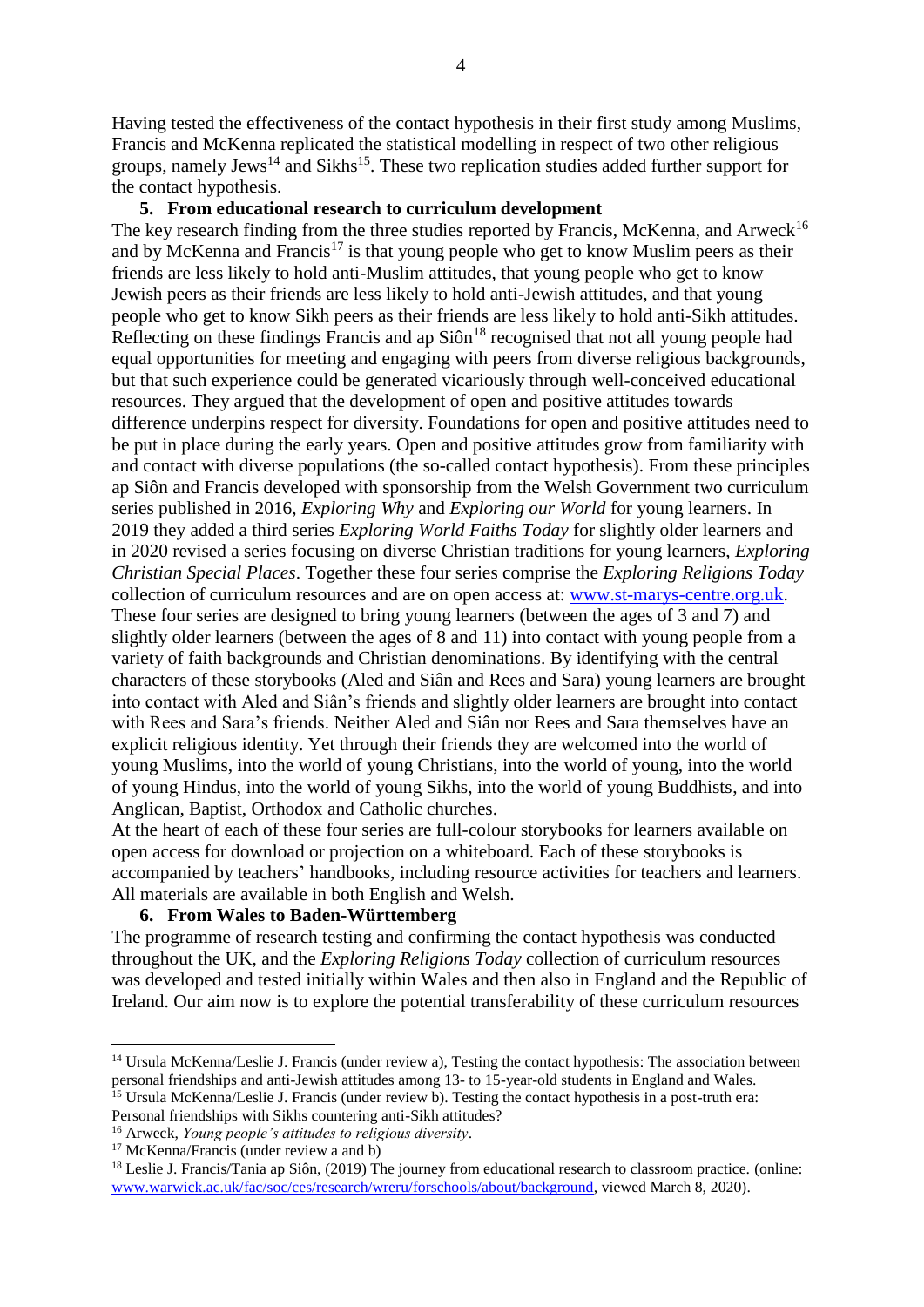to a different national and educational context, namely within Protestant religious education for primary schools in Baden-Württemberg. We will test such transferability by analysing the current Baden-Württemberg curriculum<sup>19</sup> and one of its most significant and latest underlying memoranda *Religiöse Orientierung gewinnen. Evangelischer Religionsunterricht als Beitrag zu einer pluralitätsfähigen Schule<sup>20</sup>* with regard to legal, theological and pedagogical requirements that would need to be met by the materials within this new context. In terms of the legal framework, Protestant religious education is open for the participation of students from other Christian denominations, other world faiths, and secular backgrounds. This condition of openness poses a challenge to religious education.<sup>21</sup> In this context religious education is no longer assuming that all participating students are fully part of Protestant church communities. The four series within the *Exploring Religions Today* collection of curriculum resources directly addresses this challenge to religious education in Baden-Württemberg. The two core characters in the three series for young learners, Aled and Sian do not have an explicit religious identity, such as being Protestant Christian, for example. The same is true for the two core characters in the series for slightly older learners (*Exploring World Faiths Today*), Rees and Sara. Through these characters the required respect and sensitivity can be developed for teaching students from diverse backgrounds.<sup>22</sup> In terms of the theological framework, the memorandum *Religiöse Orientierung gewinnen*<sup>23</sup> develops a theological rationale for equipping students to live with religious diversity as a major aim for Protestant religious education. In this context a range of theological arguments are rehearsed to underpin the role of Protestant religious education for equipping students to live with religious diversity. For example, the memorandum draws on Wolfgang Huber<sup>24</sup> to reflect on religious pluralism as a positive context in which to display Christian commitment and Christian openness. The *Exploring Religions Today* collection of curriculum resources is in line with these theological arguments.

In terms of the pedagogical framework<sup>25</sup>, the memorandum debates the advantages and disadvantages of teaching about religious diversity. Some argue that religious education may cause social difficulties by focusing on the differences between faiths. By focusing on differences religious education may make social integration more difficult. The *Exploring Religions Today* collection of curriculum resources addresses this objection by recognising differences as an opportunity for conversation, dialogue, and developing mutual respect. For example, in the *Exploring Why* series we find a student-centred approach to recognising the curiosity generated by visible differences, and to addressing that curiosity through openness, contact, and friendship. In this series each of the storybooks begins with the *I spy* game that Aled and Sian play to explore a specific religious symbol that they encounter in everyday life. Some of these symbols have explicit religious significance (Veil, Menorah, Cross), while others have implicit religious significance (Light, Water, Bread). Aled and Sian want to learn more about these topics. So they explore their surroundings and their social spaces, and also meet with their friends and discover how these symbols come alive in their homes and religious communities.

**.** 

<sup>19</sup> Ministerium für Kultus, Jugend und Sport Baden-Württemberg. Bildungsplan der Grundschule. Evangelische Religion 2016 (online: www.bildungsplaene-bw.de, viewed March 8, 2020).

<sup>&</sup>lt;sup>20</sup> Evangelische Kirche Deutschland. Religiöse Orientierung gewinnen. Evangelischer Religionsunterricht als Beitrag zu einer pluralitätsfähigen Schule. Eine Denkschrift des Rates der Evangelischen Kirche in Deutschland 2014 (online: www.ekd.de, viewed March 8, 2020).

 $^{21}$  Ebd.

<sup>22</sup> KM, Bildungsplan.

<sup>23</sup> EKD, Religiöse Orientierung gewinnen, 55ff.

<sup>&</sup>lt;sup>24</sup> Ibid., 58

 $25$  Ibid., 61ff.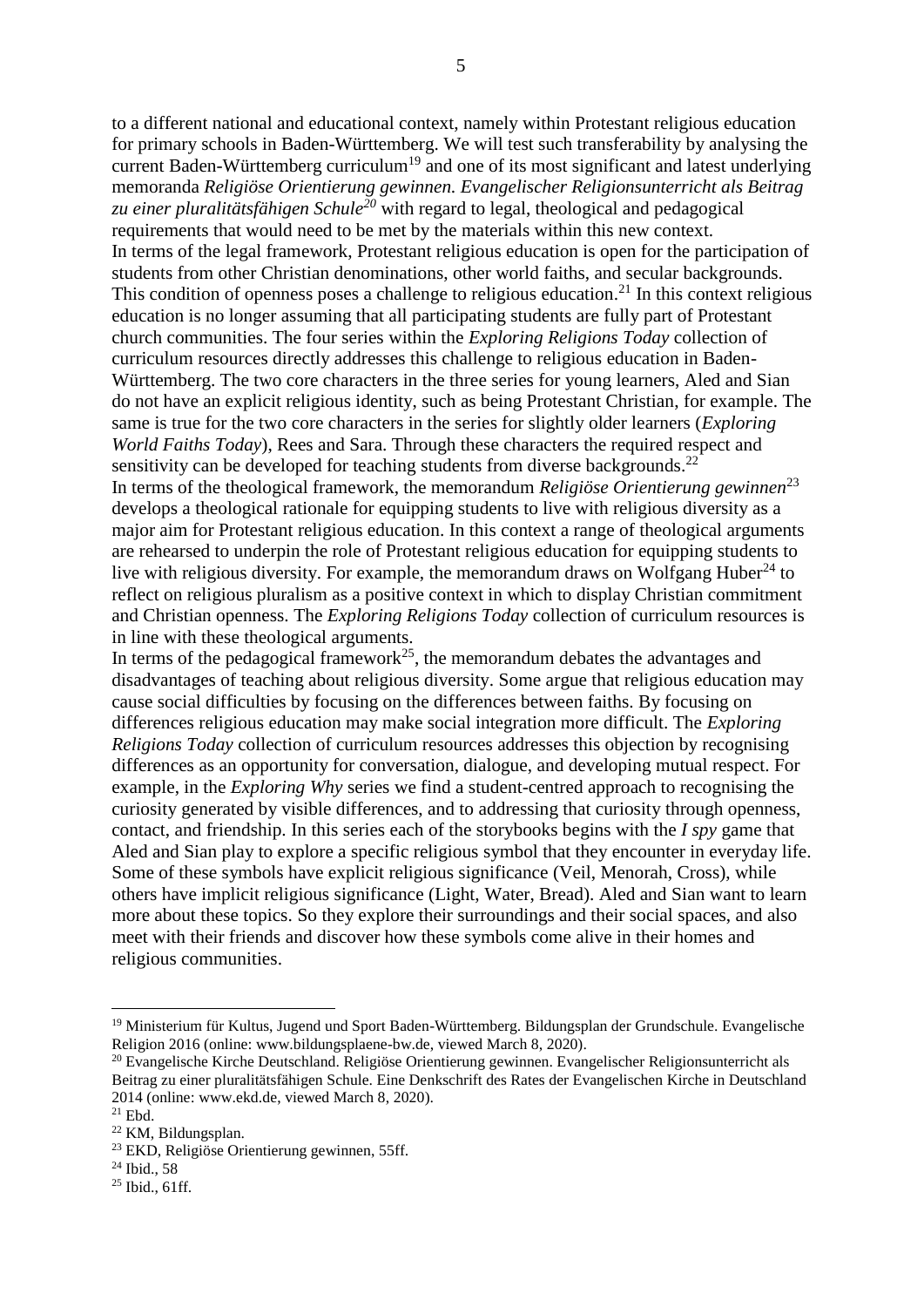Within the *Exploring Why* series this social dimension opens up a fresh way of teaching, as encounters with plurality are contextualised within the characters' everyday life. Students in Baden-Württemberg can identify with the core characters in the book and reflect on plurality through the *I spy* game. This approach matches the pedagogical principle expressed in the memorandum<sup>26</sup> that students' experiences should be taken into account. Nowadays students are encountering plurality as early as in day-care centres. This pedagogical approach focusing on the distinctiveness of religious traditions fosters acceptance and inclusivity rather than the polarisation of differences.

After addressing the legal, theological, and pedagogical points in the memorandum, the next step is to explore how the *Exploring Religions Today* collection of curriculum resources and the underpinning research may be compatible with the Baden-Württemberg curriculum. For this analysis four aspects of the curriculum will be examined: aims, overall guiding perspectives, process-oriented competencies, and content-oriented competencies. In terms of aims, the following are included:

- Open the religious dimension of life to understand social, political and cultural life
- Bring into dialogue Christian faith and traditions
- Explore faith as a way to interpret reality
- Support students with their search for identity and meaning
- Offer age appropriate approaches to understanding biblical texts
- Promote tolerance and dialogue, contribute to a plural society
- Contribute to school community by organising religious services
- Etc.

The majority of these aims are compatible with the *Exploring Religions Today* collection of curriculum resources. The two points not covered by these resources concern the focus on biblical texts and the contribution to the school community by organising religious services. These two points could be addressed by additional material added to the teachers' handbooks. Such material could link the themes explored in the individual books with relevant biblical passages and demonstrate how these themes can be celebrated within the context of religious services. However, Protestant religious education also embraces plurality and opportunities for interreligious learning, areas in which the *Exploring Religions Today* collection of curriculum resources is rich.

In terms of the overall guiding perspectives of the curriculum, the Baden-Württemberg curriculum for Protestant religious education takes into account the following themes: sustainable development, education for tolerance and acceptance of difference, vocational orientation, media education, and consumer education. Of these overall guiding perspectives, all are already accommodated within the *Exploring Religions Today* materials, or easily introduced through expanding the teachers' handbooks.

In terms of process-oriented competencies, the curriculum specifies: 1) observe and describe, 2) interpret, 3) reason, 4) communicate and dialogue, 5) translate into practice. The first competency is reflected in the *Exploring Religions Today* collection of resources: learners notice and describe religious expressions in their everyday life. The second competency is reflected in these resources in the sense that learners understand and interpret religious expressions, symbols, and texts. The third competency is reflected in these resources in the sense that learners can recognise religious and ethical problems in concrete situations and compare different perspectives. The difference in respect of these three competencies is that, in the *Exploring Religions Today* materials, the focus is not on biblical texts. This difference could be addressed by modifications made to the teachers' handbook. The *Exploring* 

**<sup>.</sup>** <sup>26</sup> Ibid., 23